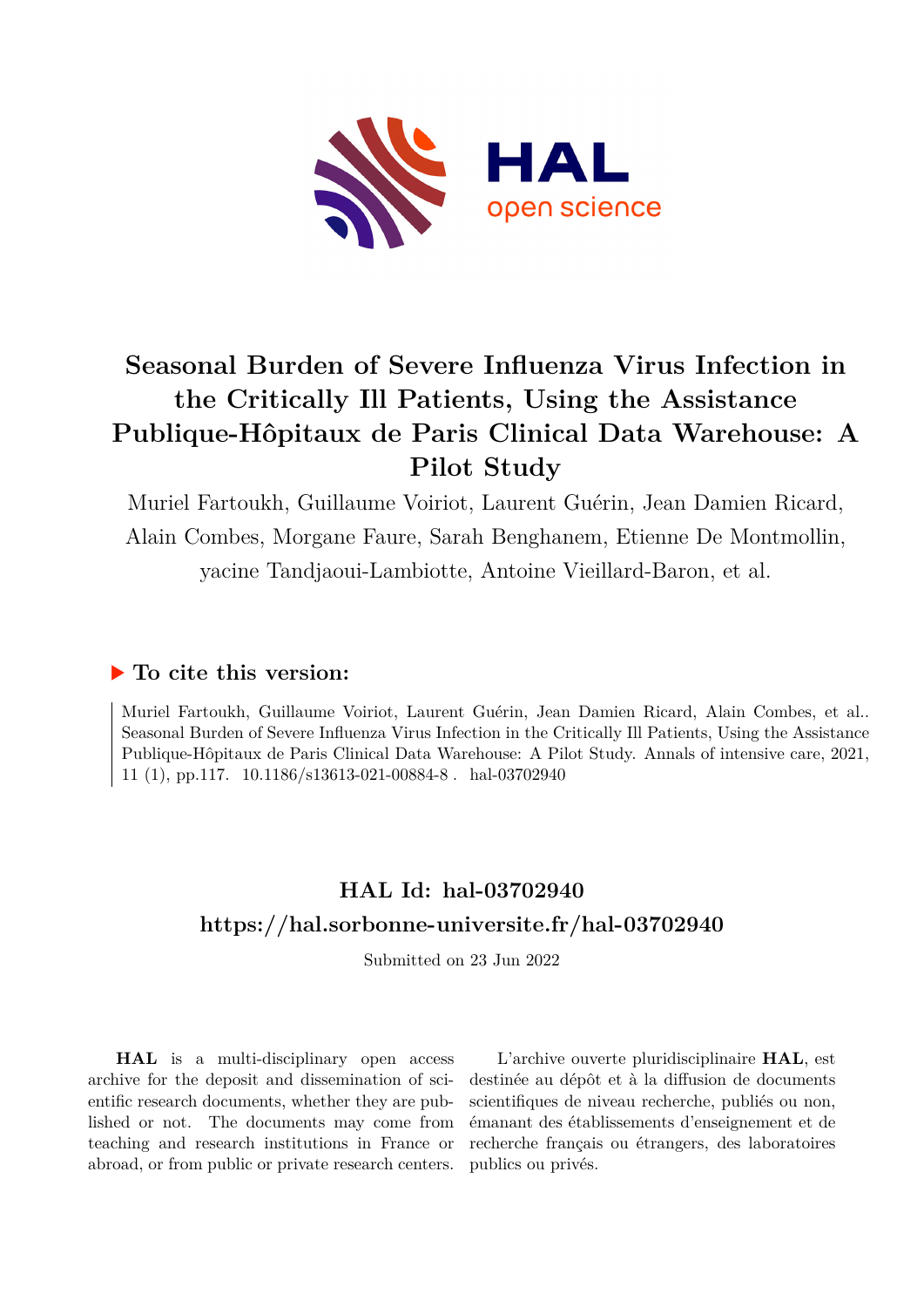# **RESEARCH**

# Seasonal burden of severe infuenza virus infection in the critically ill patients, using the Assistance Publique-Hôpitaux de Paris clinical data warehouse: a pilot study

Muriel Fartoukh<sup>1,2[\\*](http://orcid.org/0000-0001-9506-6309)</sup><sup>®</sup>, Guillaume Voiriot<sup>1,2</sup>, Laurent Guérin<sup>3</sup>, Jean Damien Ricard<sup>4,5</sup>, Alain Combes<sup>6,7</sup>, Morgane Faure<sup>8,9</sup>, Sarah Benghanem<sup>10</sup>, Etienne de Montmollin<sup>11,12</sup>, Yacine Tandjaoui-Lambiotte<sup>13</sup>, Antoine Vieillard-Baron<sup>14,15,16</sup>, Eric Maury<sup>17,18</sup>, Jean-Luc Diehl<sup>19,20</sup>, Keyvan Razazi<sup>21,22</sup>, Virginie Lemiale<sup>23,24</sup>, Pierre Trouiller<sup>25</sup>, Benjamin Planquette<sup>26,27</sup>, Laurent Savale<sup>28,29,30</sup>, Nicholas Heming<sup>31</sup>, Jonathan Marey<sup>32</sup>, AP-HP Clinical Data Warehouse, Fabrice Carrat<sup>33</sup> and Nathanael Lapidus<sup>33</sup>The EPIcuFLU\_APHP Group

### **Abstract**

**Purpose:** At the critical care level, the flu surveillance system is limited in France, with heterogeneous regional modalities of implementation.

**Materials, patients and methods:** We aimed at assessing the relevance of the Assistance Publique-Hôpitaux de Paris (AP-HP) clinical data warehouse for estimating the burden of the infuenza epidemic on medical adult critical care units of the AP-HP, and outcome of patients during the fu season 2017–2018. This exploratory multi-site epidemiological study comprised all consecutive adult stays (*n*=320) in 18 medical intensive care units (ICU) or intermediate care wards (ICW) for probable or confrmed *Infuenza* virus infection during the 2017–2018 fu season.

**Results:** Patients admitted to ICU/ICW had low vaccination coverage (21%), required life support in 60% of cases, stayed in the ICU for a median of 8 days, and had high 28-day mortality rate (19.7%; 95% confdence interval 15.5– 24.5). Early prognostic factors included age, core temperature, the acute organ failures score, and the early administration of antiviral therapy.

**Conclusions:** Data directly extracted from the electronic medical records stored in the data warehouse provide detailed clinical, care pathway and prognosis information. The real-time availability should enable to detect and assess the burden of the most severe cases. By a frmer and more acute monitoring and adjustment of care and patient management, hospitals could generate more ICU/ICW capacities, sensitize their emergency department and contribute to the recommendations from health authorities. This pilot study is of particular relevance in the context of emerging epidemics of severe acute respiratory diseases.

**Keywords:** Epidemic, Infuenza, Assistance Publique-Hôpitaux de Paris (AP-HP) clinical data warehouse, Critical care, Prognosis

\*Correspondence: muriel.fartoukh@aphp.fr

<sup>1</sup> Service de Médecine Intensive Réanimation, Hôpital Tenon, Assistance Publique-Hôpitaux de Paris, Sorbonne Université, 75020 Paris, France Full list of author information is available at the end of the article



#### **Background**

Each year, the characteristics of the fu epidemic are likely to evolve  $[1–5]$ , and may require specific recommendations from the health authorities. In France, the

© The Author(s) 2021. This article is licensed under a Creative Commons Attribution 4.0 International License, which permits use, sharing, adaptation, distribution and reproduction in any medium or format, as long as you give appropriate credit to the original author(s) and the source, provide a link to the Creative Commons licence, and indicate if changes were made. The images or other third party material in this article are included in the article's Creative Commons licence, unless indicated otherwise in a credit line to the material. If material is not included in the article's Creative Commons licence and your intended use is not permitted by statutory regulation or exceeds the permitted use, you will need to obtain permission directly from the copyright holder. To view a copy of this licence, visit [http://creativeco](http://creativecommons.org/licenses/by/4.0/) [mmons.org/licenses/by/4.0/.](http://creativecommons.org/licenses/by/4.0/)



**Open Access**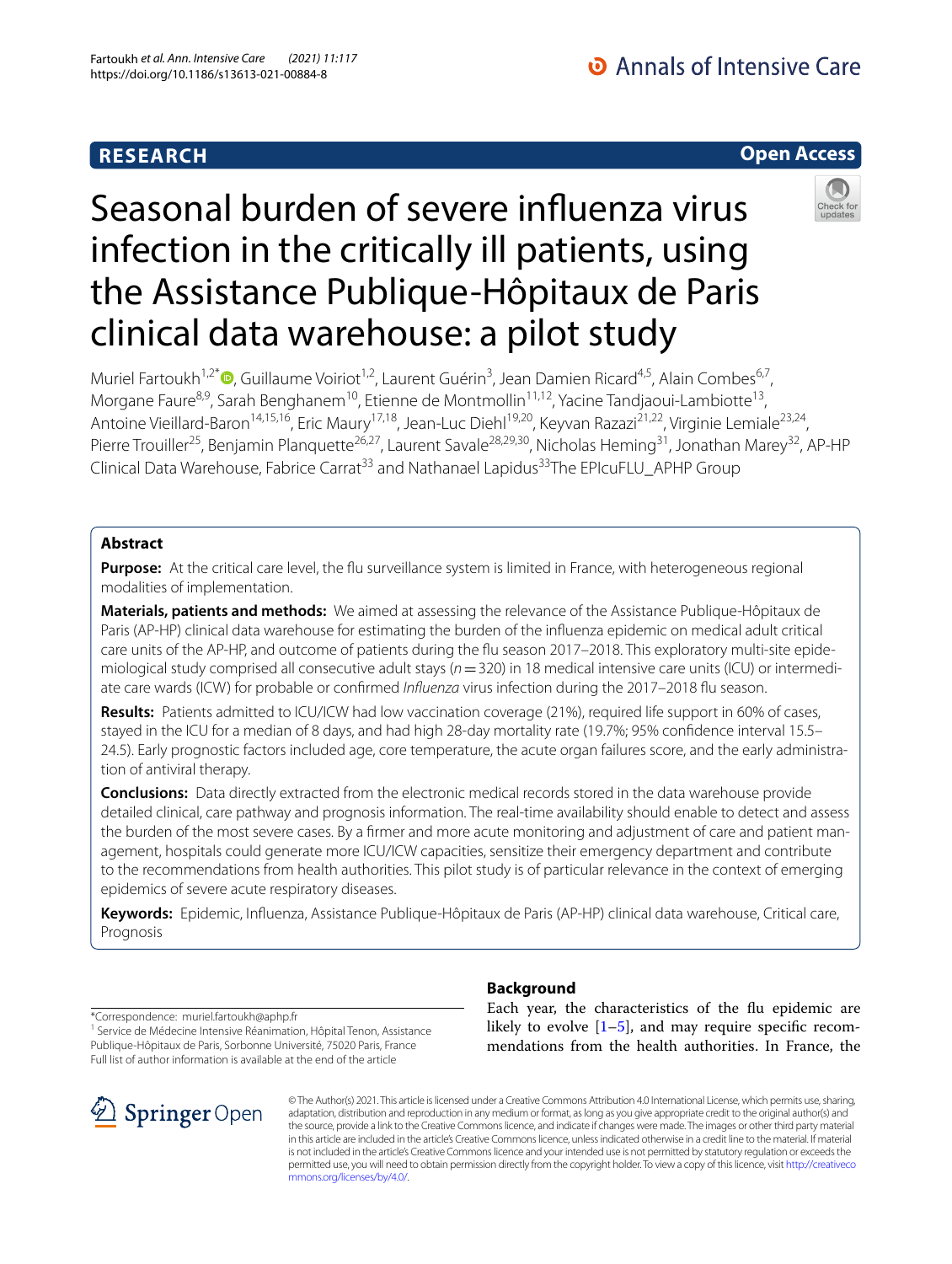coordination of the epidemiological and virological surveillance has been gradually structured under the auspices of the National Institute for Public Health (Santé Publique France, SPF) [\(http://invs.santepubliquefrance.](http://invs.santepubliquefrance.fr) [fr](http://invs.santepubliquefrance.fr)). At the critical care level, the surveillance system has been developed since the 2009 infuenza pandemic, with heterogeneous regional modalities of implementation. In Paris area, individual case report forms of probable or confrmed severe infuenza illness are completed by a regional network of 17 sentinel adult medical intensive care units (ICU) and affiliated medical intermediate care wards (ICW) on a voluntary basis, and are sent to SPF every time a new case is diagnosed. Based on those reports, a regional feedback is weekly available, to provide detection and situational awareness regarding the most severe cases in the Paris area.

The relevance of a real-time computerized tool for monitoring and reporting severe cases and their impact on critical care services has been assessed during the H1N1 2009 pandemic in a study involving the REVA research network in connection with the French Intensive Care Society  $[6]$ , by demonstrating the impact of severe cases on the workload and organization of ICUs. Other efforts have been conducted to improve the assessment of the infuenza epidemic severity and its impact on critical care [7, 8]. As part of the implementation of a common clinical information system for all the centers of the Assistance Publique-Hôpitaux de Paris (AP-HP) hospital group, the healthcare data warehouse "Entrepôt de Données de Santé" (EDS AP-HP <https://eds.aphp.fr>) was set up in 2015 to support non-interventional research and hospital management studies based on data collected during patients' stays at AP-HP. The EPIcuFLU\_APHP research is a pilot multi-site epidemiological study of admissions in adult critical care units (medical ICU/ICW and respiratory ICW) for *Influenza* virus infection. The main objective was to assess the burden of the epidemic on critical care units, by describing the severity and outcomes of adult patients admitted to the ICUs/ICWs of the APHP network during the influenza season. The primary and secondary endpoints were the in-hospital mortality within 28 days of ICU/ICW admission with a diagnosis of infuenza infection; ICU/ICW and hospital lengths of stay and in-hospital mortality rates, and the early prognostic factors associated with 28-day mortality, based on data available during the frst 24 h of ICU/ICW admission.

#### **Materials and methods**

#### **Study design and population**

The research was conducted during the 2017–2018 infuenza epidemic in France [9], from November 1st 2017 to May 31 2018, in the medical adult ICUs/ICWs and respiratory ICWs of the AP-HP, Paris, France. The 18 participating centers (15 medical ICUs and afliated ICWs, and three respiratory ICWs) are listed in Additional fle 1: Table S1. All patients with severe *Infuenza* virus infection consecutively admitted to the participating centers during the 2017–2018 infuenza season were identifed using the medical information system coding database (Programme de Médicalisation des Systèmes d'Information [PMSI]). The selection of adult stays (15 years and over) was performed on Diagnosis Related Groups in ICU/ICW, with the mention of "*Infuenza*" in one of the coded diagnoses, using the International Classifcation of Diseases ICD-10 diagnosis codes (see Additional file 1). The diagnosis of *Influenza* virus infection was defnite or probable, whether it was eventually microbiologically confrmed or not. Inter-institutional transfers within the AP-HP centers were considered in the patient care pathway by grouping together patient stays to obtain a database of unique patients.

#### **Data recorded**

For each selected case, baseline demographics and comorbidities, initial clinical presentation and vital signs, therapeutic management, ICU and hospital lengths of stay and vital status at discharge were extracted from the electronic health records (see Additional fle 1).

#### **Statistics**

The characteristics of the population are described and compared according to their vital status at day 28 (D28). Qualitative variables are described by their frequencies and percentages of observed values, quantitative variables by their medians and interquartile ranges (IQR). Variables associated with 28-day mortality were identifed using univariable Cox regression, with follow-up censored on D28. Hazard ratios (HR) are reported with their 95% confdence interval (CI). A sensitivity analysis was conducted to account for the multicenter design with the use of frailty models. Multivariable models were built to identify factors independently associated with 28-day mortality. Variables were included in the multivariable analysis from a practical perspective, when the information they provided was deemed clinically relevant and easily available on admission: two models were built from age>65 years, comorbid conditions, abnormal core temperature (less than 35 °C or at least 40 °C), antiviral treatment on admission and a severity score [either the acute organ failure score (SOFA) or the CURB65 score]. Age>65 years was removed from the model with the CURB65 score, as it already was a component of this score. When values were missing for components needed to compute the PSI or CURB65 scores [10, 11], multiple imputation of these variables was used to compute these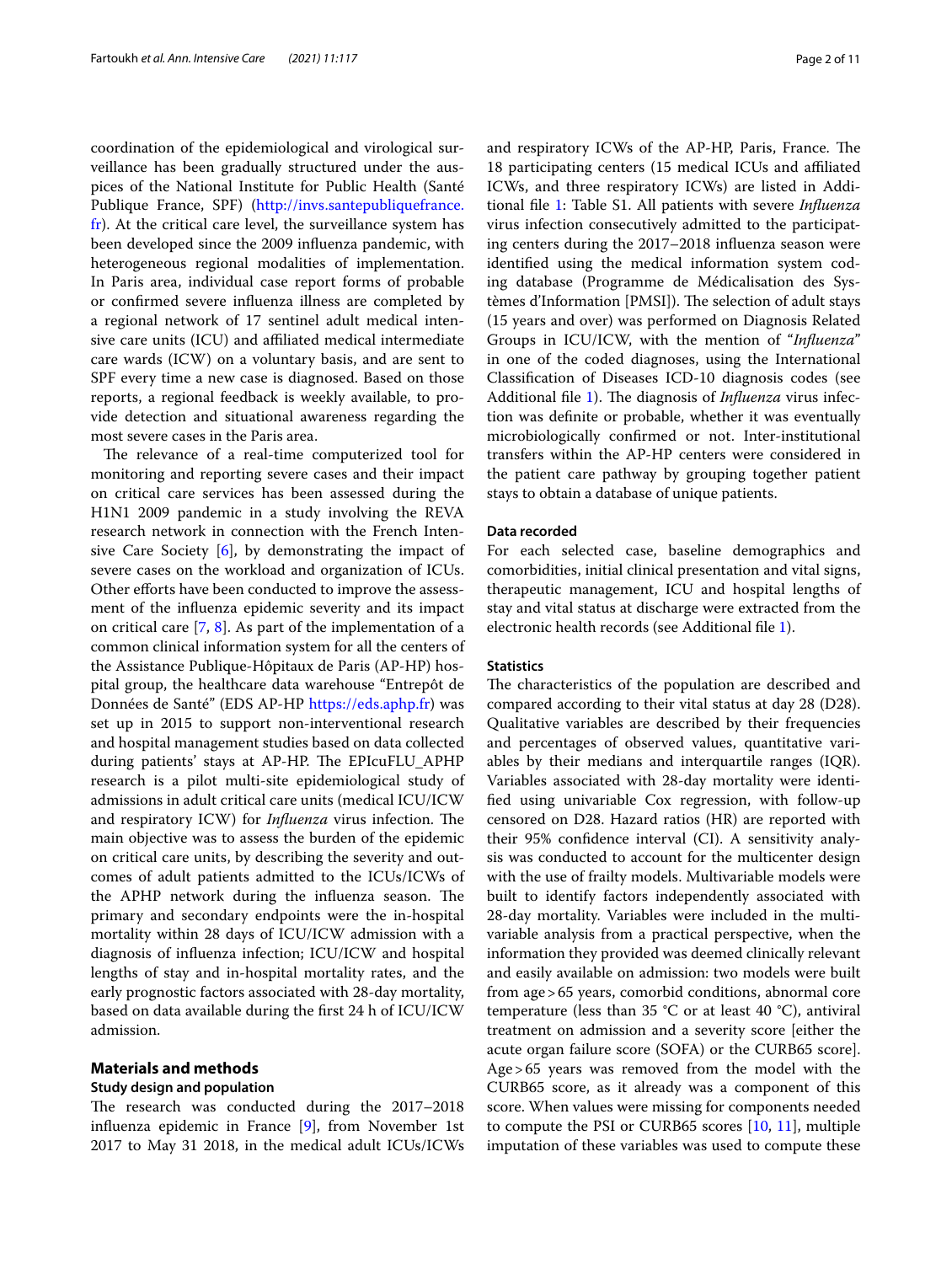scores for all patients. Individual imputed patient's scores were averaged and rounded over 30 imputed datasets. Regression results relying on these scores were obtained by applying Rubin's rule on these datasets. All tests were two-tailed and *p* values<0.05 were considered signifcant. Statistical analysis was conducted with R version 3.6.3 (R Core Team 2019; R foundation for statistical Computing, Vienna, Austria).

#### **Ethical considerations**

The EPIcuFLU\_APHP research is a multicenter noninterventional data-based research using the care data collected during patients' stays at AP-HP. It was approved by the Scientifc and Ethics Committee of the EDS AP-HP, which was authorized by the National Commission on Informatics and Liberty (CNIL) for such a noninterventional data-based research with no informed consent. There is no processing of indirectly identifiable data, or chaining with data from other sources, or longterm patient follow-up for this research. The access to data from diferent units and services of the AP-HP was the subject of the requesting investigator's fair information to data-producing professionals including the department heads or their representatives to ensure that they did not object to the use of patient's data they had taken care of.

#### **Results**

During the study period, 320 patients with probable or confrmed infuenza infection were admitted to the ICU/ICW of the participating centers, a median of 3 [1–5] days after symptoms onset, and 76 patients (24%) had already started taking oseltamivir before ICU/ICW admission (Table 1). The patients  $(188 \text{ men}; 58.8\%)$  were aged 63.2 [52.3–73.4] years, had moderate overweight (body mass index > 30,  $n=29$ ; 9.1%) and often comorbid conditions, mainly congestive heart failure (*n*=54; 16.9%), chronic renal disease (*n*=53; 16.6%), and neoplastic disease (*n*=42; 13.1%). Most patients had acute respiratory failure ( $n=211$ ; 65.9%) on ICU/ICW admission. The SAPSII score and SOFA score were 37 [28-55] and 5 [2–8], respectively. About 13% and 3% of the data were missing for the variables needed to compute the PSI and CURB65 scores, respectively. Most patients were in the highest PSI risk classes (PSI IV–V: *n*=262; 81.9%), and 146 patients (45.7%) had a CURB65 higher than 2 (Table 2). At least one factor targeted by the vaccination recommendations (Additional fle 1: Table S2) was identifed in 270 patients (84.4%), but only 52/245 patients (21.2%) in whom this information was reported had been vaccinated. Diagnostic PCR tests were mainly performed on nasopharyngeal swabs or nasopharyngeal aspirates (80%). Infuenza infection was laboratory-confrmed in

196 patients (61.3%). The viruses A (H1N1) pdm09 and B/Yamagata were the main circulating viruses (Table 3, Fig. 1).

Altogether, vital support was required in up to 60% of critically ill patients during ICU/ICW stay, including mechanical ventilation (*n*=182; 56.9%), vasopressors  $(n=100; 31.2%)$ , and renal replacement therapy  $(n=39;$ 12.2%) (Table 4). Additional therapies were administered in the most severe patients, including oseltamivir (*n*=278; 87%), steroids (*n*=67; 20.9%), inhaled nitric oxide (NO,  $n=17$ ; 5.3%) and extracorporeal membrane oxygenation (ECMO,  $n=6$ ; 1.9%). Lengths of ICU and hospital stay were 8 [4–15] days and 15 [8–28] days, respectively.

At D28, 63 patients (19.7%) had died, 33 (10.3%) were still hospitalized in the ICU, while 224 (70.0%) had been discharged to conventional wards or long-term rehabilitation care units. The distribution of ICU admissions relative to the incidence of infuenza-like illness in the Paris area is shown Fig. 1. Variables associated with 28-day-mortality are listed in Table 5, with hazard ratios for the risk of death 28 days after ICU/ICW admission. Two multivariable models were built, attempting at providing pragmatic and easily available information for clinical routine use. The first model identified four factors available during the frst 24 h of ICU/ICW admission and independently associated with 28-day mortality: age>65 years (HR: 1.79, 95% CI 1.02–3.16 *p*=0.043), core temperature < 35 °C or  $\geq$  40 °C (HR: 3.06, 95% CI 1.73–5.42; *p*<0.001), acute organ failure score (HR: 1.16, 95% CI 1.10–1.23 per 1-point increase; *p*<0.001), and antiviral treatment on admission (HR: 0.45, 95% CI 0.24–0.85;  $p=0.014$ ). The scores dedicated to pneumonia (PSI and CURB65 scores) were not entered into that first model. The second model identified the CURB65 score>2 (HR: 1.30, 95% CI 1.06–1.60; *p*=0.014), core temperature < 35 °C or  $\geq$  40 °C (HR: 2.94, 95% CI 1.67– 5.19; *p*<0.001), and antiviral treatment on admission (HR: 0.34, 95% CI 0.19–0.61; *p*<0.001) as being independently associated with 28-day mortality. Both these models were adjusted on the presence of comorbid conditions, which was not associated with mortality. The cumulative incidence of deaths over the 28-day followup is shown in Fig. 2, overall (A) and according to the CURB65 score (B), abnormal core temperature (C) and antiviral treatment on ICU admission (D). Frailty models accounting for the multicenter design yielded similar results (not reported).

#### **Discussion**

This non-interventional research was conducted during the fu season 2017–2018 in the adult ICUs/ICWs network of the AP-HP to assess the burden of the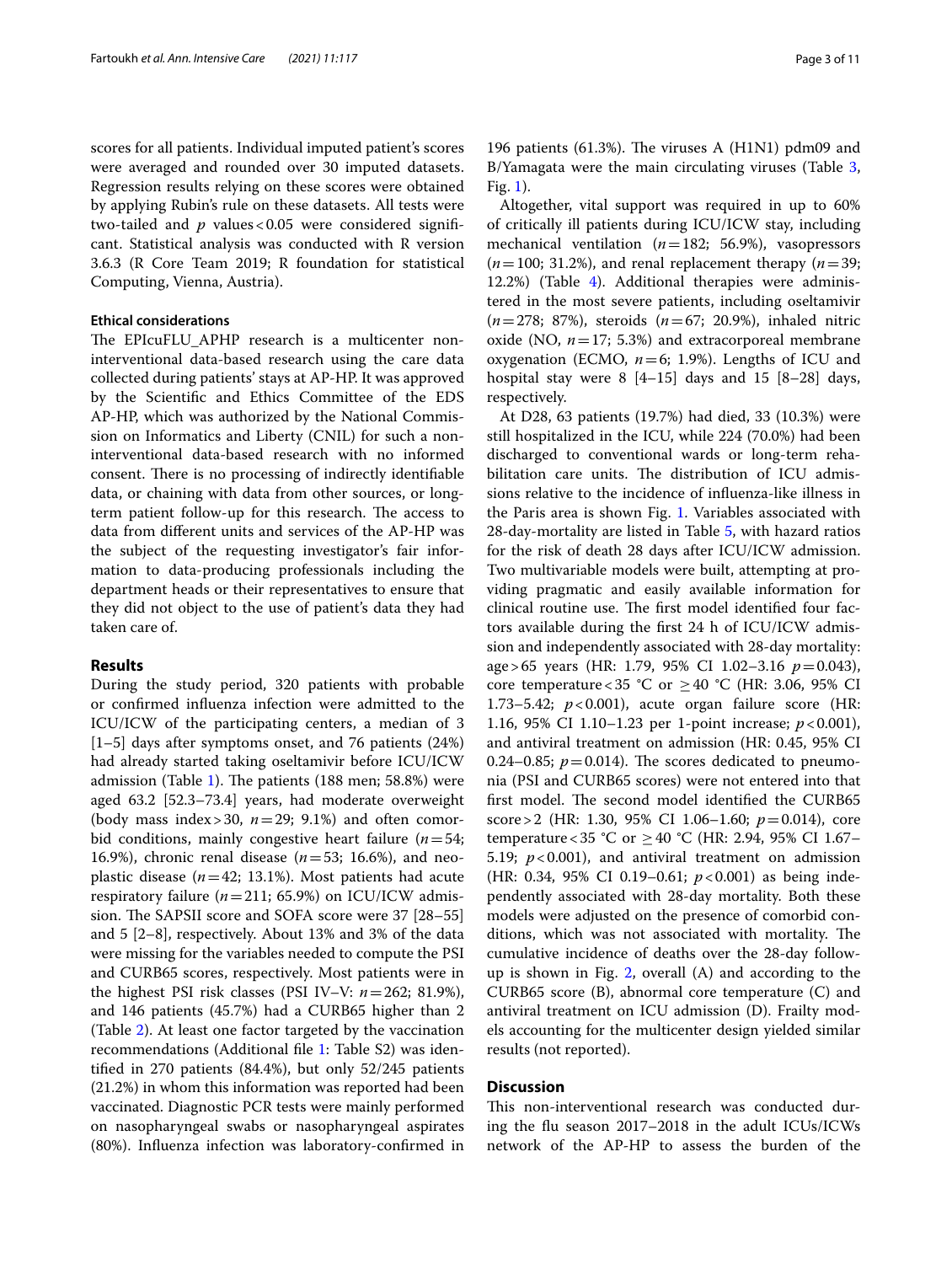#### **Table 1** Characteristics of the population on ICU/ICW admission

| Variable                                                                                     | All participants<br>$n = 320$ | <b>Survivors</b><br>$n = 257$ | Non-survivors<br>$n = 63$ |
|----------------------------------------------------------------------------------------------|-------------------------------|-------------------------------|---------------------------|
| Age (years), median [IQR]                                                                    | 63.2 [52.30-73.4]             | 62.6 [50.3-71.3]              | 69.0 [60.0-81.0]          |
| Age > 65 years                                                                               | 147 (45.6)                    | 110(42.8)                     | 37 (58.7)                 |
| Sex (male), n (%)                                                                            | 188 (58.8)                    | 148 (57.6)                    | 40 (63.5)                 |
| Obesity <sup>a</sup> , n (%)                                                                 | 29(9.1)                       | 23(8.9)                       | 6(9.5)                    |
| Comorbid conditions, n (%)                                                                   | 130 (40.6)                    | 99 (38.6)                     | 31 (49.2)                 |
| Neoplastic disease                                                                           | 42 (13.1)                     | 30(11.7)                      | 12 (19.0)                 |
| Congestive heart failure                                                                     | 54 (16.9)                     | 43 (16.7)                     | 11(17.5)                  |
| Cerebrovascular disease                                                                      | 16(5)                         | 11(4.3)                       | 5(7.9)                    |
| Renal disease                                                                                | 53 (16.6)                     | 39 (15.2)                     | 14(22.2)                  |
| Liver disease                                                                                | 5(1.6)                        | 2(0.8)                        | 3(4.8)                    |
| Influenza vaccination <sup>b</sup> , n (%)                                                   | 52 (21.2)                     | 43 (21.5)                     | 9(20.0)                   |
| At least one factor targeted by the vaccination $\epsilon$ , n (%)                           | 270 (84.4)                    | 212 (82.5)                    | 58 (92.1)                 |
| Origin, n (%)                                                                                |                               |                               |                           |
| Emergency department                                                                         | 153 (47.8)                    | 121(47.1)                     | 32 (50.8)                 |
| Other hospital wards                                                                         | 22(6.9)                       | 18(7.0)                       | 4(6.3)                    |
| Nursing home residence                                                                       | 11(3.4)                       | 9(3.5)                        | 2(3.2)                    |
| Out-of-hospital emergency services                                                           | 134 (41.9)                    | 109 (42.4)                    | 25 (39.7)                 |
| Healthcare worker                                                                            | 2(0.6)                        | 1(0.4)                        | 1(1.6)                    |
| Information before ICU/ICW admission, n (%)                                                  |                               |                               |                           |
| Time from symptoms onset to ICU/ICW referral (days), median [IQR]                            | $3[1-5]$                      | $3[1-5]$                      | $3[1-6]$                  |
| Treatments before admission, n (%)                                                           | 220 (69.4)                    | 179 (70.2)                    | 41 (67.2)                 |
| Antimicrobial drugs                                                                          | 196 (61.3)                    | 160(62.3)                     | 36(57.1)                  |
| Antibiotics                                                                                  | 179 (56.5)                    | 146 (57.3)                    | 33 (53.2)                 |
| Antiviral therapy (oseltamivir)                                                              | 76 (24.0)                     | 64 (25.1)                     | 12 (19.4)                 |
| Anti-inflammatory drugs                                                                      | 53 (16.6)                     | 44 (17.1)                     | 9(14.3)                   |
| Steroids                                                                                     | 39 (12.3)                     | 33 (12.9)                     | 6(9.7)                    |
| <b>NSAIDs</b>                                                                                | 17(5.4)                       | 13(5.1)                       | 4(6.5)                    |
| Clinical features during the first 24 h of ICU/ICW admission, n (%)                          |                               |                               |                           |
| Altered mental status (CGS < 14)                                                             | 83 (28.2)                     | 66 (27.8)                     | 17 (29.8)                 |
| Pulse $\geq$ 125 per minute                                                                  | 92 (28.8)                     | 72 (27.9)                     | 20 (32.4)                 |
| Respiratory rate $\geq$ 30 per minute or MV                                                  | 211 (65.9)                    | 165 (64.0)                    | 46 (73.8)                 |
| Systolic blood pressure < 90 mm Hg or diastolic blood pressure < 60 mm Hg<br>or vasopressors | 116 (36.2)                    | 81 (31.3)                     | 35 (56.0)                 |
| Temperature < 35 °C or $\geq$ 40 °C                                                          | 41 (13.0)                     | 23(9.0)                       | 18 (29.5)                 |
| Radiographic findings during the first 24 h of ICU/ICW admission, n (%)                      |                               |                               |                           |
| Bilateral infiltrate                                                                         | 200 (62.5)                    | 153 (59.5)                    | 47 (74.6)                 |
| Pleural effusion                                                                             | 42 (13.1)                     | 30(11.7)                      | 12 (19.0)                 |

Percentages were calculated after removing observations with missing data

*CGS* Coma Glasgow scale, *ICU* intensive care unit, *ICW* intermediate care wards, *MV* mechanical ventilation, *NSAIDs* non-steroidal anti-infammatory drugs

<sup>a</sup> Obesity defined as Body Mass Index (kg/m<sup>2</sup>) > 30 kg/m<sup>2</sup>

<sup>b</sup> History of influenza vaccination was the variable with the largest amount of missing data; the reported percentages are 43/(257 − 57)=21.5%, 9/(63 − 18)=20.0% and 52/(320−75)=21.2%

<sup>c</sup> Pregnancy, obesity (BMI>30), 65-year old subjects and over, nursing home residency regardless of age, type 1 and 2 diabetes, chronic respiratory disease (chronic broncho-pulmonary diseases including asthma, broncho-pulmonary dysplasia and cystic fibrosis, chronic respiratory insufficiency), cardiac disease (congenital heart disease, heart failure, valvular disease, severe arrhythmia, coronary disease), neurological or muscle disease (stroke, severe forms of neurological and muscular disorders, para and tetraplegia with diaphragmatic involvement), renal disease (severe chronic renal insufficiency, nephrotic syndrome), immunosuppressive state (primary or acquired immune defciency, except regular treatment with immunoglobulins, HIV infection and AIDS, solid transplantation), and others (hepatopathy, sickle cell disease, healthcare professionals) (see Additional fle 1: Table S2)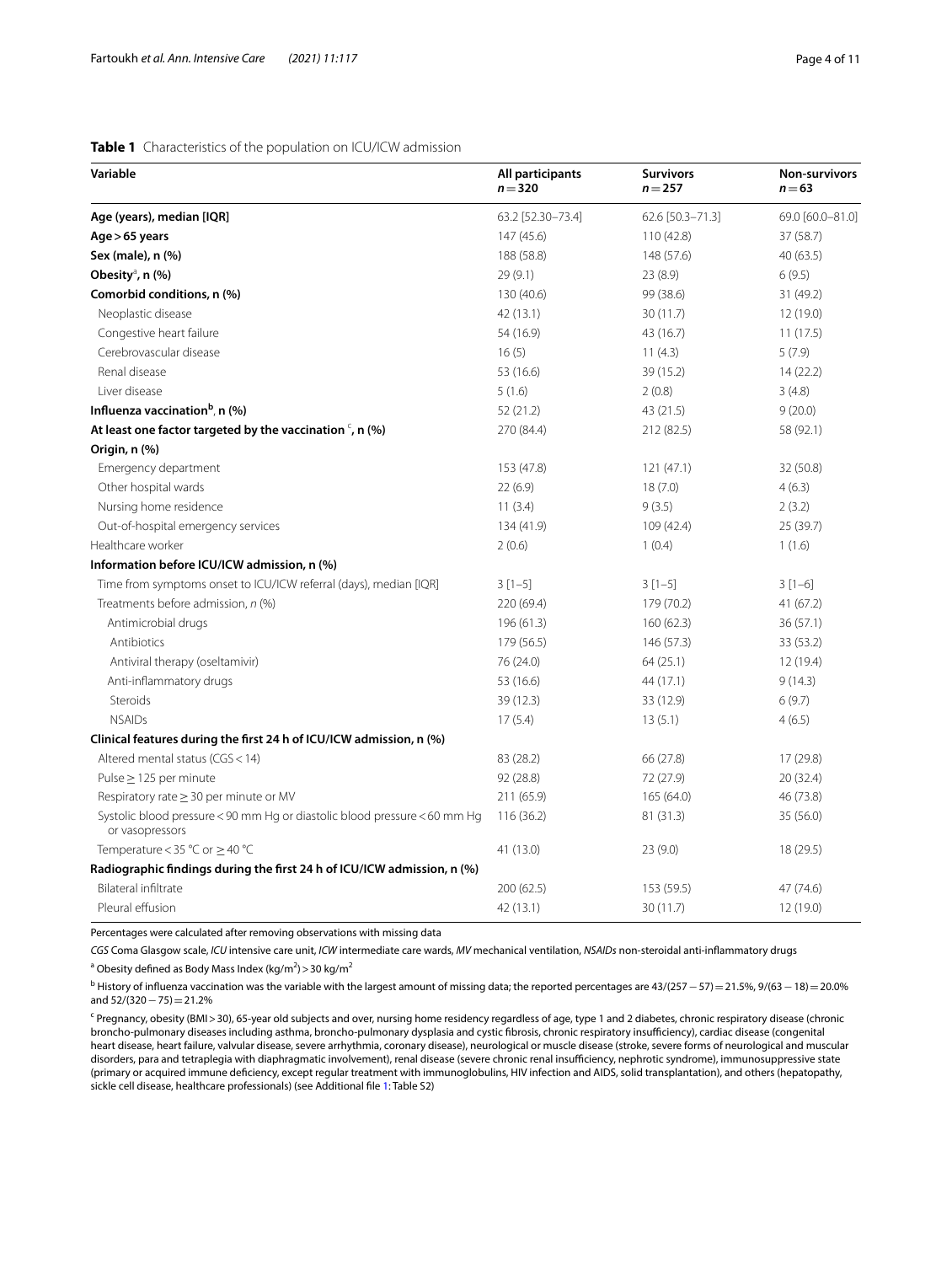#### **Variable All participants** *n*=**320 Survivors** *n*=**257 Non-survivors** *n*=**63 Acute organ failure** Respiratory failure RR > 30/min or mechanical ventilation, *n* (%) 211 (65.9) 165 (64.0) 46 (73.8) 46 (73.8) PaO<sub>2</sub>/FiO<sub>2</sub> ratio (mmHg), median [IQR] 187 [90–336] 200 [98–350] 200 [98–350] 142 [73–260] ARDS, *n* (%) 120 (37.7) 82 (32.0) 38 (61.0) Shock SBP < 90, DBP < 60 or vasopressors, *n* (%) 116 (36.2) 35 (56.0) 81 (31.3) 35 (56.0) Renal failure Renal replacement therapy, *n* (%) 22 (6.9) 12 (4.7) 10 (15.9) Altered mental status (CGS<14), *n* (%) 83 (28.2) 66 (27.8) 17 (29.8) **Severity scores** SAPS II (points), median [IQR] 37 [28–55] 34 [26–48] 59 [40–81] SOFA (points), median [IQR] 8 [4–14] 5 [2–8] 4 [2–7] 8 [4–14] Pneumonia Severity Index, median [IQR] 129 [100–160] 122 [96–153] 152 [131–186] Risk class, n (%)  $35 (7.9)$  25 (9.7) 0 (0.0)  $\frac{33(10.2)}{33}$  31 (11.9) 2 (3.3) IV 105 (32.8) 92 (35.7) 13 (21.4) V 110 (42.8) 47 (75.2) CURB65, median [IQR] 2 [1–3] 2 [1–3] 3 [2–4] Risk class, *n* (%)

#### **Table 2** Severity of the disease during the first 24 hours of ICU/ICW admission

Components of the severity scores were imputed when missing: RR > 30/min or mechanical ventilation (*n* = 6), PaO<sub>2</sub>/FiO<sub>2</sub> ratio (*n* = 96), ARDS (*n* = 9), shock (*n* = 6),  $19(6.1)$  11 (4.3) 8 (8.4)

0 24 (7.4) 21 (8.2) 3 (4.1) 1 67 (21.0) 58 (22.6) 58 (22.6) 9 (14.5) 2 83 (26.0) 72 (28.1) 11 (17.2) 3 86 (26.7) 69 (26.8) 17 (26.3) 4 41 (12.9) 26 (10.0) 15 (15.4)

altered mental status (*n*=26), SAPS II (*n*=6). Patient counts for these scores were rounded over the 30 imputed datasets

*RR* respiratory rate, *PaO2* partial pressure of oxygen, *FiO2* fraction of inspired oxygen, *ARDS* acute respiratory distress syndrome, *SBP/DBP* systolic/diastolic blood pressure, *CGS* Glasgow coma scale, *SAPS* simplifed acute physiology score, *SOFA* sequential organ failure assessment

#### **Table 3** Microbiological diagnosis

| Variable                                                                                   | All participants<br>$n = 320$ | <b>Survivors</b><br>$n = 257$ | <b>Non-survivors</b><br>$n = 63$ |  |
|--------------------------------------------------------------------------------------------|-------------------------------|-------------------------------|----------------------------------|--|
| Virus sampling                                                                             |                               |                               |                                  |  |
| Nasopharyngeal swab                                                                        | 249 (77.8)                    | 203 (79.0)                    | 46 (73.0)                        |  |
| Nasopharyngeal aspirate                                                                    | 10(3.1)                       | 7(2.7)                        | 3(4.8)                           |  |
| Sputum                                                                                     | 14(4.4)                       | 10(3.9)                       | 4(6.3)                           |  |
| Bronchial aspirate                                                                         | 31(9.7)                       | 23(8.9)                       | 8(12.7)                          |  |
| Influenza virus type and subtype identified in<br>patients with at least one positive test | $n = 196$                     | $n = 155$                     | $n = 41$                         |  |
| Virus A <sup>a</sup>                                                                       | 78 (39.8)                     | 59 (38.1)                     | 19 (46.3)                        |  |
| A/H3N2 <sup>a</sup>                                                                        | 10(5.1)                       | 6(3.9)                        | 4(9.8)                           |  |
| A/H1N1pdm <sup>a</sup>                                                                     | 68 (34.7)                     | 53 (32.2)                     | 15 (36.6)                        |  |
| Virus $B^a$                                                                                | 120 (61.2)                    | 96(61.9)                      | 24 (58.6)                        |  |

<sup>a</sup> Positive tests are reported as counts and percentages in patients with at least one positive test

epidemic in critically ill patients, using the healthcare data warehouse of the Paris university hospitals network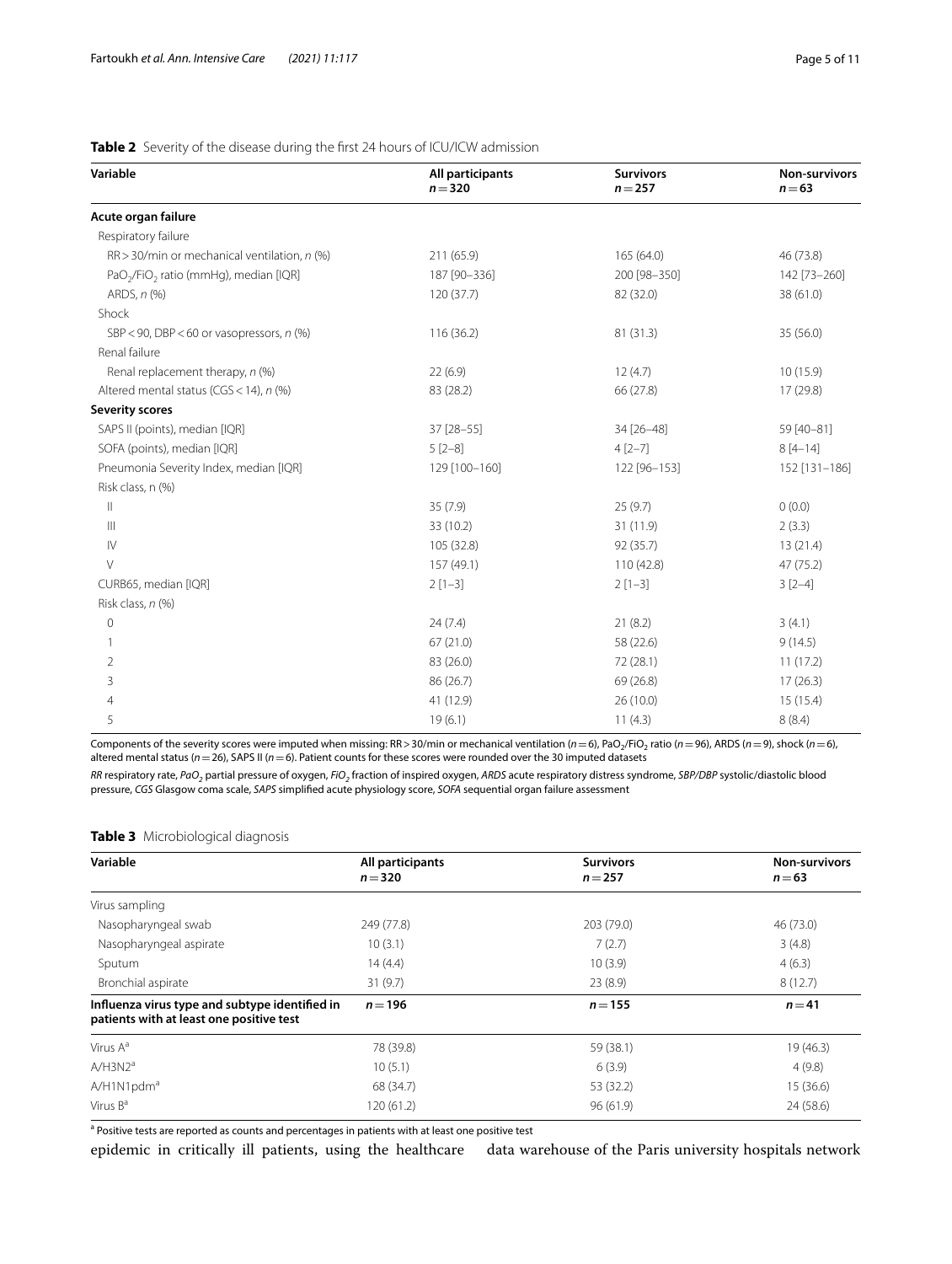

| Variable                                      | All participants<br>$n = 320$ | <b>Survivors</b><br>$n = 257$ | <b>Non-survivors</b><br>$n = 63$ |
|-----------------------------------------------|-------------------------------|-------------------------------|----------------------------------|
|                                               |                               |                               |                                  |
| Organ support and additional therapies, n (%) |                               |                               |                                  |
| Mechanical ventilation <sup>a</sup>           | 182 (56.9)                    | 136 (52.9)                    | 46 (73.0)                        |
| Invasive mechanical ventilation               | 116(36.2)                     | 77 (30.0)                     | 39 (61.9)                        |
| Neuromuscular blocking agents                 | 17(5.3)                       | 13(5.1)                       | 4(6.3)                           |
| Prone positioning                             | 35 (10.9)                     | 23(8.9)                       | 12 (19.0)                        |
| <b>NO</b>                                     | 17(5.3)                       | 13(5.1)                       | 4(6.3)                           |
| <b>ECMO</b>                                   | 6(1.9)                        | 3(1.2)                        | 3(4.8)                           |
| Vasopressors                                  | 100(31.2)                     | 62(24.1)                      | 38 (60.3)                        |
| Renal replacement therapy                     | 39 (12.2)                     | 22(8.6)                       | 17(27)                           |
| Steroids <sup>b</sup>                         | 67(20.9)                      | 52 (20.2)                     | 15(23.8)                         |
| Oseltamivir <sup>c</sup>                      | 278 (86.9)                    | 232 (90.3)                    | 46 (73.0)                        |
| Length of stay (days), median [IQR]           |                               |                               |                                  |
| ICU                                           | $8[4-15]$                     | $8[4-15]$                     | $7$ [2-15.5]                     |
| Hospital                                      | $15 [8 - 28]$                 | $16[9-31]$                    | $10$ [3.5-18.5]                  |

*NO* nitric oxide, *ECMO* extracorporeal membrane oxygenation

<sup>a</sup> Invasive mechanical ventilation with endotracheal intubation, non-invasive positive pressure ventilation and high flow nasal oxygen therapies were included in the category mechanical ventilation

**b** Steroids included hydrocortisone and methylprednisolone

c Oseltamivir was either continued (*n*=76) or introduced within the frst 24 h of ICU/ICW referral (*n*=202)

(EDS AP-HP). Our fndings highlight the high burden and severity of infuenza on critical care services, involving patients with low vaccination coverage, requiring life

support in 60% of cases, and having prolonged length of stay and a high (20%) mortality rate.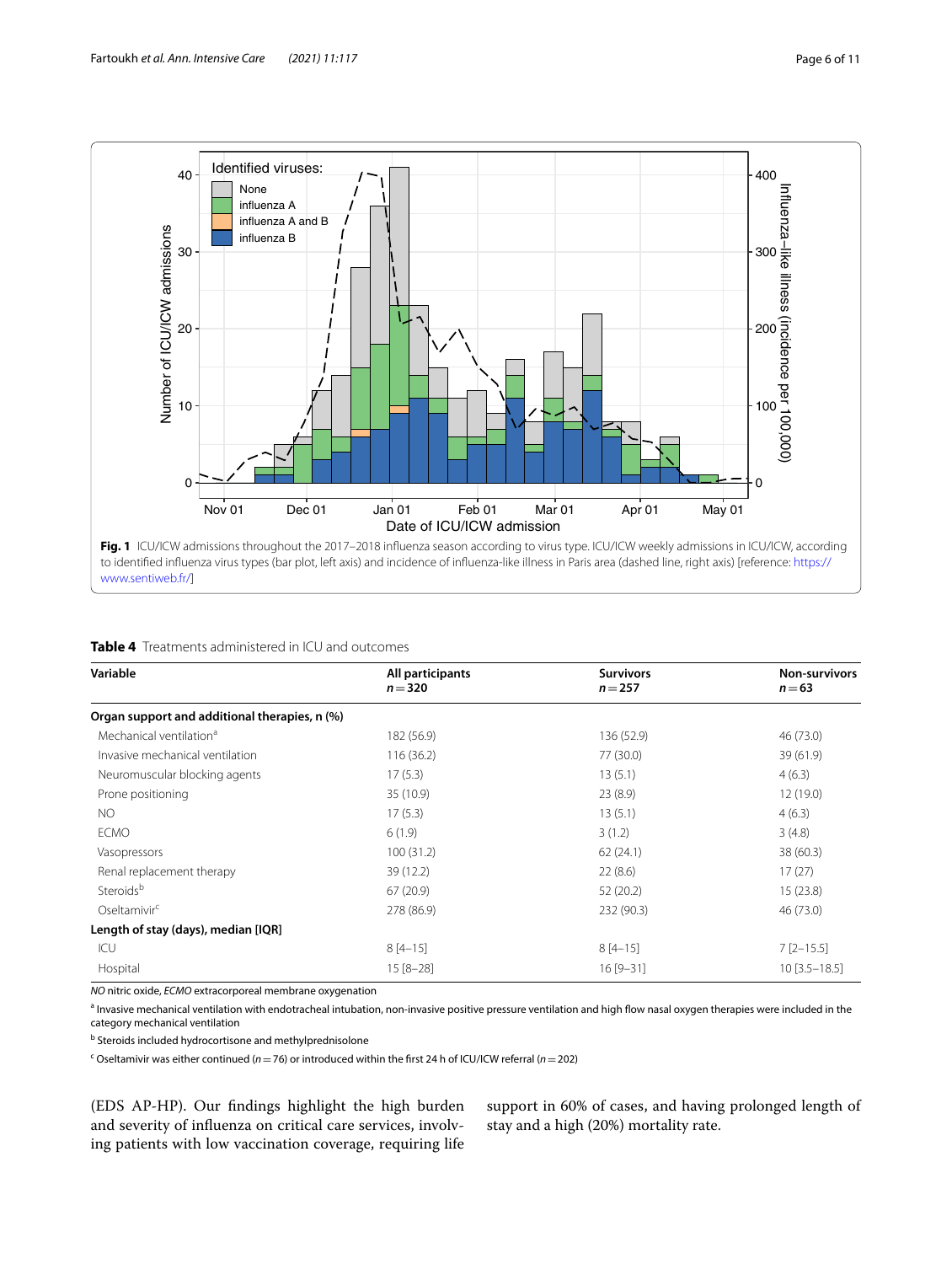#### **Table 5** Hazard ratios for the risk of death up to day 28 after admission to ICU/ICW

| Variable                                                                                       | Univariable analysis |             | Multivariable analysis     |                             |
|------------------------------------------------------------------------------------------------|----------------------|-------------|----------------------------|-----------------------------|
|                                                                                                | HR (95% CI)          | p           | First model<br>HR (95% CI) | Second model<br>HR (95% CI) |
| Age (per 10 years)                                                                             | $1.42(1.18 - 1.71)$  | 0.0002      |                            | $\overline{\phantom{0}}$    |
| Age > 65 years                                                                                 | $1.70(1.03 - 2.81)$  | 0.039       | $1.79(1.02 - 3.16)^{*}$    |                             |
| Sex (male)                                                                                     | $1.20(0.72 - 2.00)$  | 0.49        |                            |                             |
| Obesity                                                                                        | $1.11(0.48 - 2.58)$  | 0.81        |                            |                             |
| <b>Comorbid conditions</b>                                                                     | $1.33(0.81 - 2.18)$  | 0.26        | $1.16(0.69 - 1.93)$        | $1.17(0.70 - 1.97)$         |
| Neoplastic disease                                                                             | $1.50(0.80 - 2.82)$  | 0.20        |                            |                             |
| Congestive heart failure                                                                       | $1.00(0.52 - 1.92)$  | 0.99        |                            |                             |
| Cerebrovascular disease                                                                        | $1.78(0.72 - 4.45)$  | 0.21        |                            |                             |
| Renal disease                                                                                  | $1.36(0.75 - 2.46)$  | 0.31        |                            |                             |
| Liver disease                                                                                  | $6.64(2.05 - 21.54)$ | 0.0016      |                            |                             |
| <b>Status of influenza vaccination</b>                                                         | $1.03(0.48 - 2.21)$  | 0.94        |                            |                             |
| At least one factor targeted by the vaccination <sup>3</sup>                                   | $1.87(0.75 - 4.67)$  | 0.18        |                            |                             |
| Time to referral from symptoms onset (per day)                                                 | $1.00(0.97 - 1.03)$  | 0.99        |                            |                             |
| <b>Treatments before admission</b>                                                             | $0.89(0.52 - 1.52)$  | 0.67        |                            |                             |
| Antimicrobial drugs                                                                            | $0.81(0.49 - 1.34)$  | 0.41        |                            |                             |
| Antibiotics                                                                                    | $0.85(0.51 - 1.39)$  | 0.51        |                            |                             |
| Antiviral therapy (oseltamivir)                                                                | $0.70(0.37 - 1.31)$  | 0.26        |                            |                             |
| Anti-inflammatory drugs                                                                        | $0.89(0.44 - 1.8)$   | 0.75        |                            |                             |
| Steroids                                                                                       | $0.74(0.32 - 1.7)$   | 0.47        |                            |                             |
| <b>NSAIDs</b>                                                                                  | 1.62 (0.59-4.41)     | 0.35        |                            |                             |
| Physical exam during the first 24 h of ICU/ICW admission                                       |                      |             |                            |                             |
| Pulse $\geq$ 125 per minute                                                                    | $1.21(0.71 - 2.06)$  | 0.48        |                            |                             |
| Temperature < 35 °C or $\geq$ 40 °C                                                            | 3.37 (1.96-5.81)     | 0.00002     | $3.06(1.73 - 5.42)$ **     | $2.94(1.67 - 5.19)$ **      |
| Respiratory rate $\geq$ 30 per minute or MV                                                    | $1.49(0.85 - 2.62)$  | 0.17        |                            |                             |
| Systolic blood pressure < 90 mm Hg or diastolic blood pres-<br>sure < 60 mm Hg or vasopressors | 2.4 (1.44-3.99)      | 0.0007      |                            |                             |
| Renal replacement therapy                                                                      | $2.6(1.32 - 5.11)$   | 0.0056      |                            |                             |
| Altered mental status (CGS < 14)                                                               | $1.05(0.6 - 1.84)$   | 0.87        |                            |                             |
| Initial severity (scores)                                                                      |                      |             |                            |                             |
| SAPS2 (points)                                                                                 | $1.04(1.03 - 1.05)$  | $< 10e - 5$ |                            |                             |
| SOFA (points)                                                                                  | $1.15(1.09 - 1.21)$  | $< 10e - 5$ | $1.16(1.10-1.23)$ **       |                             |
| Pneumonia Severity Index, Class IV-V                                                           | 7.30 (1.04-51.31)    | 0.046       |                            |                             |
| CURB65 > 2                                                                                     | $2.20(1.30 - 3.75)$  | 0.0035      |                            | $1.30(1.06 - 1.60)^*$       |
| <b>Antiviral therapy</b>                                                                       |                      |             |                            |                             |
| Oseltamivir (ongoing or introduced after ICU admission)                                        | $0.32(0.18 - 0.56)$  | 0.00017     | $0.45(0.24 - 0.85)^*$      | $0.34(0.19 - 0.61)$ **      |
|                                                                                                |                      |             |                            |                             |

\* *p*<0.05; \*\**p*<0.001

<sup>a</sup> Pregnancy, obesity (body mass index > 30 kg/m<sup>2</sup>), 65-year-old subjects and over, nursing home residency regardless of age, type 1 and 2 diabetes, chronic respiratory disease (chronic broncho-pulmonary diseases including asthma, broncho-pulmonary dysplasia and cystic fibrosis, chronic respiratory insufficiency), cardiac disease (congenital heart disease, heart failure, valvular disease, severe arrhythmia, coronary disease), neurological or muscle disease (stroke, severe forms of neurological and muscular disorders, para and tetraplegia with diaphragmatic involvement), renal disease (severe chronic renal insufficiency, nephrotic syndrome), immunosuppressive status (primary or acquired immune defciency, except regular treatment with immunoglobulins, HIV infection and AIDS, solid transplantation), and others (liver disease, sickle cell disease, healthcare professionals). See Additional fle 1: Table S2

Early prognostic factors were mainly related to age, fever, the severity of the acute infection, as well as to the early administration of antiviral treatment. As expected, both the generic severity scores and scores dedicated to community-acquired pneumonia were strongly associated with 28-day mortality. The two final selected models highlight the importance of age and acute organ failure, two prognostic elements readily available at initial evaluation of patients. On the basis of the 2016–2017 fu season in France, we had estimated that approximately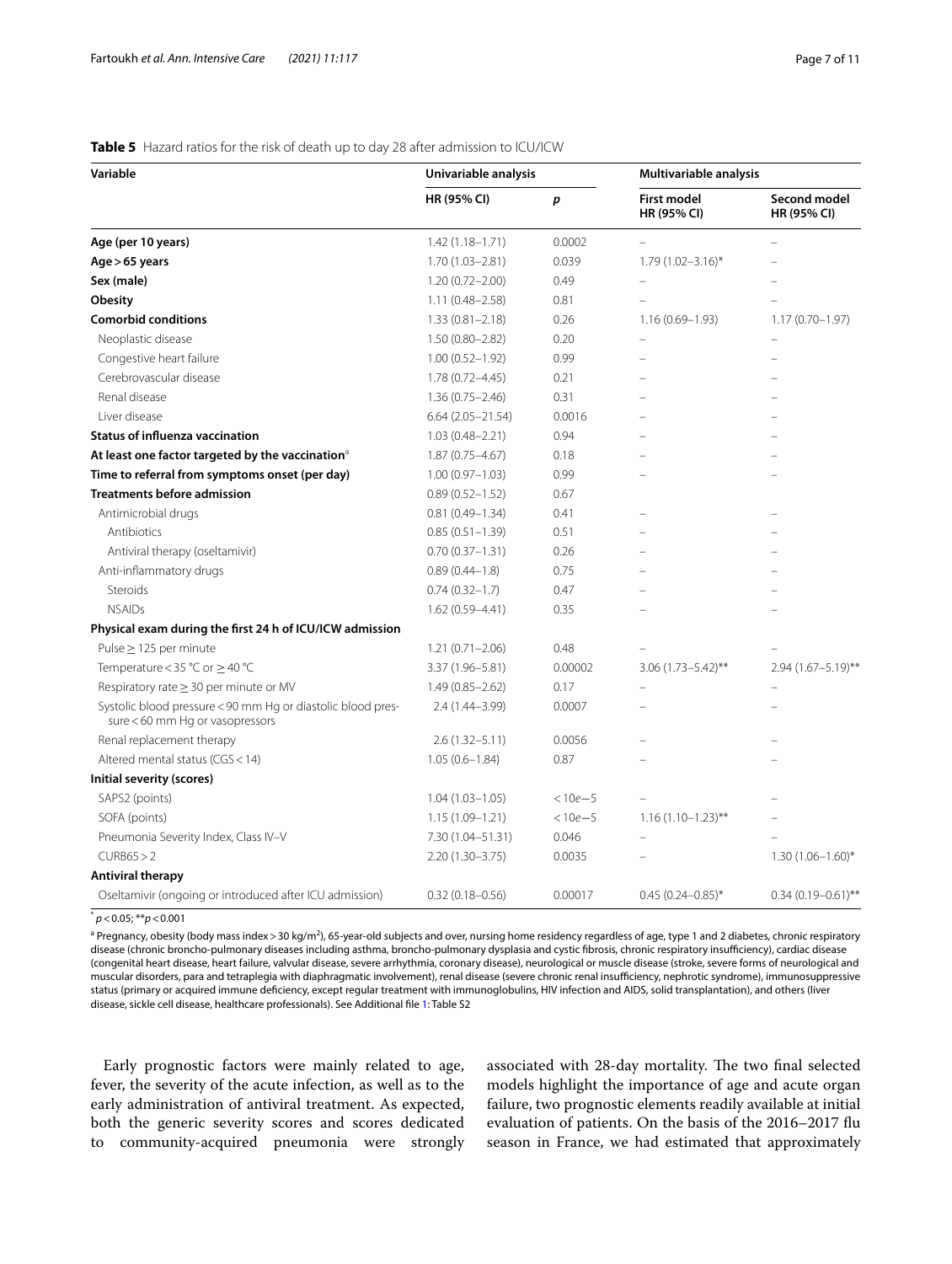

300 patients would be hospitalized in the participating adult ICUs over a similar 2017–2018 season, i.e., with a "severe" profle, and that the expected number of deaths at 28 days would range between 43 (moderate epidemic) and 86 (severe epidemic). Altogether, we recorded 320 ICU stays involving 65-year or older and fragile patients with comorbid conditions, and 73 (22.8%) in-hospital deaths. At least one factor targeted by the vaccination recommendations was identifed in most of them, but only 20% had received vaccination, reinforcing the fact that efforts to foster preventive strategies including vaccination are needed. Most patients were directly referred to the ICUs from out-of-hospital emergency services or EDs, about 3 days after symptoms onset. The patients were receiving antimicrobial therapies (antibiotics and/ or oseltamivir) and/or anti-infammatory drugs (steroids and/or NSAIDs) before ICU referral in 61.3% and 16.6% of cases, respectively. The initial severity was high, as demonstrated by the presence of an acute organ failure in two-thirds of the cases, involving mainly the lungs. The generic scores [12, 13] as well as the scores dedicated to community-acquired pneumonia  $[10, 11]$  were concordant with that severity, suggesting an overall probability of death ranging from 20 to 30%. The observed 28-day mortality was  $19.7\%$  (95% CI 15.5–24.5). These findings are in accordance with diferent sources of data collected in France for the  $2017-2018$  season [14]. These surveillance data showed that the epidemic started early, had a signifcant severity, and was exceptionally long in the context of insufficient vaccination coverage in France, and suboptimal vaccine efficacy. The atypical dynamics was related to the successive circulation of the A (H1N1) pdm09 and B/Yamagata viruses and may have contributed to those fndings [14, 15]. Antiviral therapy should be initiated as early as possible, the earlier initiation being more likely to provide beneft. However, randomized controlled trial data are not available to assess the impact of oseltamivir use among hospitalized patients with severe disease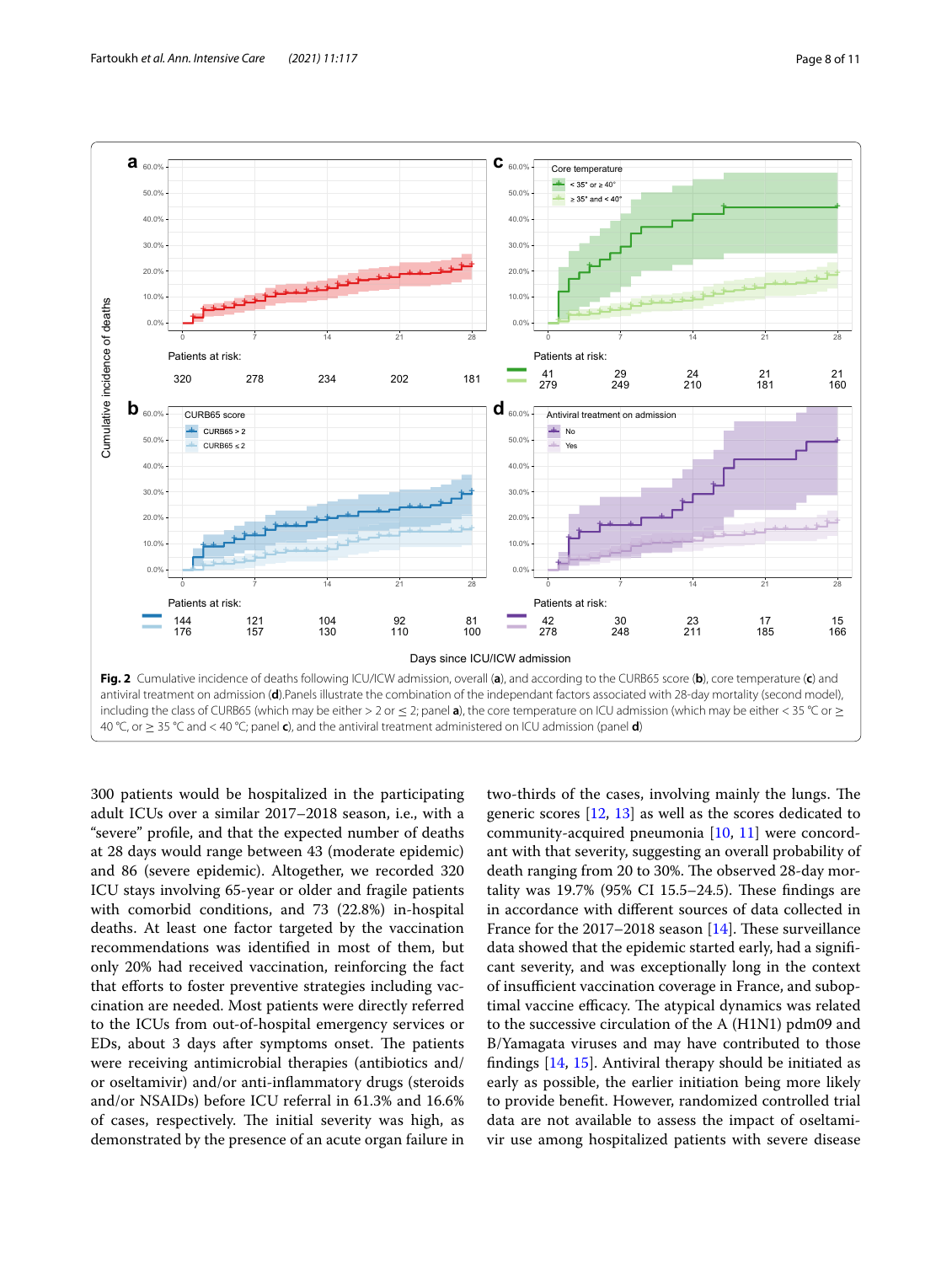[16]. When replacing oseltamivir on ICU/ICW admission by oseltamivir started before ICU/ICW admission in the selected multivariable models, the hazard ratios for death within 28 days were still in favor of a lower mortality, yet the diference was not signifcant (HR: 0.65 [95% CI 0.34–1.24] and 0.62 [0.32–1.19] for the models with age>65 years and with the CURB65 score, respectively). These results suggest that even though antiviral treatment is certainly benefcial for these patients when taken before ICU/ICW admission (which our study was not designed to evaluate), its beneft remains likely even when taken early on ICU/ICW admission. Thus, our fndings confrm the high impact of the disease for the population at risk and strengthen the need for prevention, especially by promoting higher vaccine coverage among people at risk and compliance to control measures to limit the spread of the virus; our study also strongly suggest the potential beneft of early antiviral treatment for subjects at risk.

#### **Limitations**

The limitations of our clinical research project are related to the fact that it was one of the very frst designed to use the Assistance Publique-Hôpitaux de Paris clinical data warehouse. Research on health data warehouses has become increasingly popular in the last few years and such databases may be considered as a major source of information for clinical research in a near future. This opportunity obviously relies on the possibility to efectively extract meaningful information from this massive amount of data that were collected without a predefned research question or even a research objective. This paradigm is far from the traditional clinical research settings that are mostly used to answer such questions, and there is still a lot to do to transform these databases into the powerful research tools they may become. In our study, some information were lacking, such as the diagnosis of early bacterial co-infection or the do-not-resuscitate order decisions that may have had an impact on the outcome of patients. The reproducibility and the validity of the results provided by the Assistance Publique-Hôpitaux de Paris clinical data warehouse are a major concern, and should be evaluated in diferent felds, for instance by comparing them with the results obtained from "goldstandard" dedicated studies relative to a specifc research question. Since we started this study, a lot has been made to enhance the opportunity to use the Assistance Publique-Hôpitaux de Paris clinical data warehouse for research, and new challenges are constantly addressed so that this database may be part of the clinical researcher's toolbox within a few years. New healthcare data types are continuously integrated into the warehouse, which now contains data on ICD-10 diagnosis codes, medical

procedures, laboratory results including microbiology, imaging, medication dispensing and medical documents regarding over 10 million patients in 39 hospitals.

To summarize, the main difculties of this pilot work were linked to the fact that the healthcare data warehouse was not designed a priori for real-time monitoring. However, coding of diagnoses and medical procedures over time in critical care units and regular updates and extractions every 24 or 48 h are possible and could help achieve this goal. Data directly extracted from electronic medical records provide very useful and detailed clinical and care pathway information with more precision than those of the current regional surveillance network. These data should be available in a timely fashion with the aim of providing situational awareness regarding the most severe cases and thereby improving their detection. In the era of emerging infectious diseases and pandemics, the development of tools to monitor easily and in real time the progression of an epidemic, its severity and its impact on critical care organizations is a public healthcare imperative [17–20]. Our pilot study is of particular relevance in the context of emerging respiratory viral pandemics, such as the COVID19 pandemic. It supports the usefulness of institutional tools to monitor the burden of the most severe cases in real time and to inform critical care services and health authorities, to adapt the healthcare system in a timely fashion by generating more ICU/ ICW capacities, sensitizing the emergency departments and fnally contributing to the recommendations from health authorities.

#### **Abbreviations**

AP-HP: Assistance Publique-Hôpitaux de Paris; ARDS: Acute respiratory distress syndrome; DBP: Diastolic blood pressure; ECMO: Extracorporeal membrane oxygenation; CGS: Glasgow coma scale; ICU: Intensive care unit; ICW: Intermediate care ward; NO: Nitric oxide; RR: Respiratory rate; PaO<sub>2</sub>: Partial pressure of oxygen; FiO<sub>2</sub>: Fraction of inspired oxygen; SAPS: Simplified acute physiology score; SBP: Systolic blood pressure; SOFA: Sequential organ failure assessment.

#### **Supplementary Information**

The online version contains supplementary material available at [https://doi.](https://doi.org/10.1186/s13613-021-00884-8) [org/10.1186/s13613-021-00884-8](https://doi.org/10.1186/s13613-021-00884-8).

**Additional fle 1.** Selection of the population and Data recorded. **Table S1.** Participating centres. **Table S2.** Factor(s) targeted by the vaccination in the studied population.

#### **Acknowledgements**

The authors thank EPIcuFLU\_APHP group.

#### **Authors' contributions**

NL and FC had full access to all of the data in the study and take responsibility for the integrity of the data and the accuracy of the data analysis. MF, NL and FC contributed to study concept and design. All the authors helped in acquisition of data. MF, NL and FC analyzed and interpreted the data. NL made the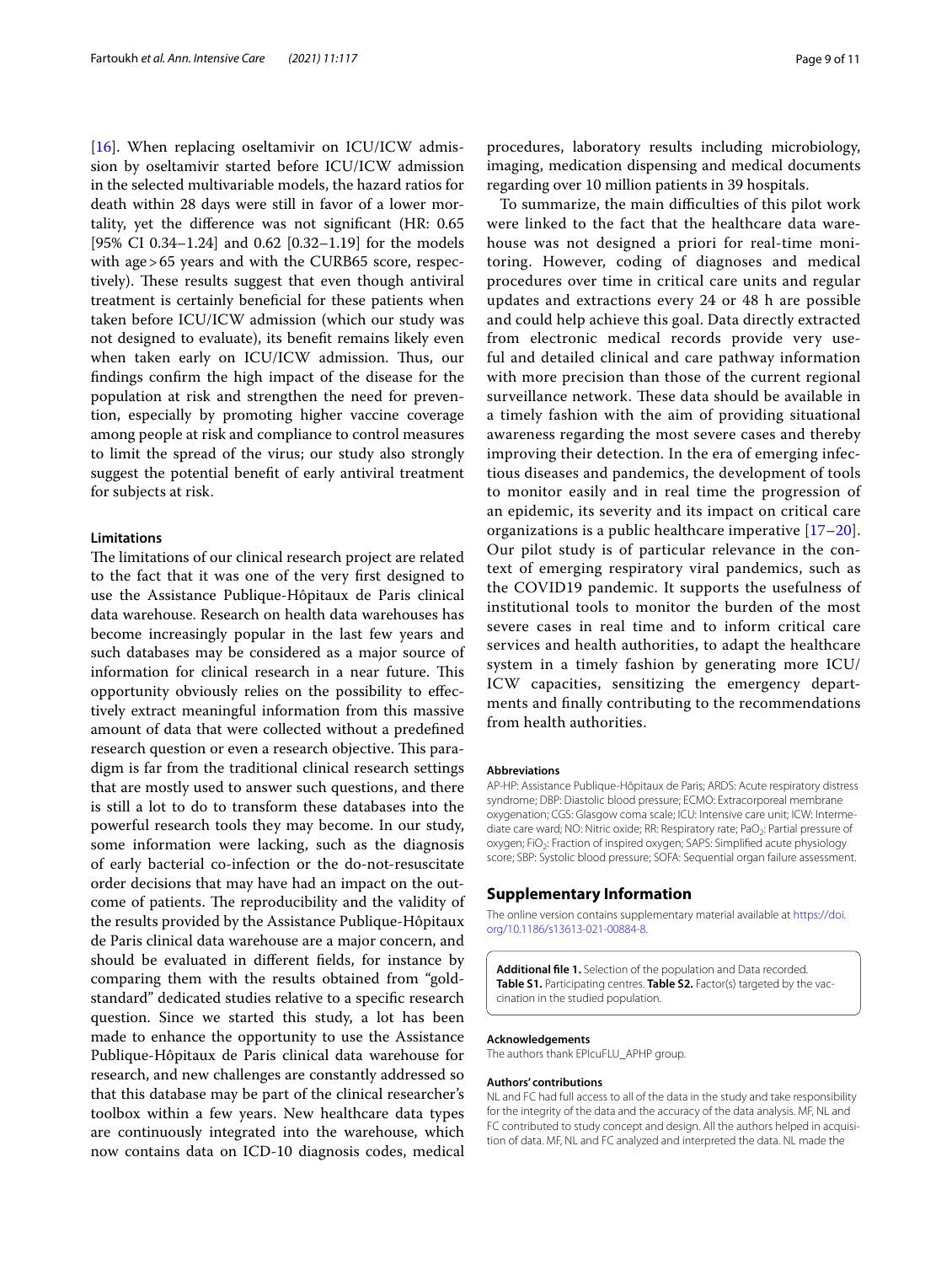statistical analysis. MF and NL drafted the manuscript. All the authors critically revised the manuscript for important intellectual content. All the authors read and approved the fnal manuscript.

#### **Funding**

The authors have no funding for the research to declare.

#### **Availability of data and materials**

The dataset used and analyzed during the current study are available from the AP-HP Clinical Data Warehouse on reasonable request.

#### **Declarations**

#### **Ethics approval and consent to participate**

The EPIcuFLU\_APHP was approved by the Scientifc and Ethics Committee of the EDS AP-HP, which was authorized by the National Commission on Informatics and Liberty (CNIL) for such a non-interventional data-based research with no informed consent.

#### **Consent for publication**

Not applicable.

#### **Competing interests**

The authors declare that they have no competing interests to declare.

#### **Author details**

<sup>1</sup> Service de Médecine Intensive Réanimation, Hôpital Tenon, Assistance Publique-Hôpitaux de Paris, Sorbonne Université, 75020 Paris, France. <sup>2</sup>Groupe de Recherche Clinique CARMAS, Collégium Gallilée, Créteil, France. <sup>3</sup>Service de Médecine Intensive-Réanimation, Hôpital Bicêtre, Assistance Publique-Hôpitaux de Paris, Université Paris-Saclay, Le Kremlin-Bicêtre, France. <sup>4</sup>Medical and Surgical Intensive Care Unit, Assistance Publique-Hôpitaux de Paris, Hôpital Louis Mourier, 92700 Colombes, France. <sup>5</sup>Infection, Antimicrobials, Modelling and Evolution, IAME UMR 1137 Institut National de la Santé et de la Recherche Médicale, Université de Paris, 75018 Paris, France. <sup>6</sup>Service de Médecine Intensive Réanimation, Institut de Cardiologie, Hôpital Pitié-Salpêtrière, Assistance Publique-Hôpitaux de Paris, Sorbonne Université, Paris, France.<sup>7</sup> INSERM-UMRS 1166, iCAN Institute of Cardiometabolism/Nutrition, Sorbonne Université, Paris, France. <sup>8</sup>Service de Médecine Intensive - Réanimation (Département "R3S"), Hôpital Pitié-Salpêtrière, Assistance Publique-Hôpitaux de Paris, Sorbonne Université, Paris, France. <sup>9</sup>UMR\_S 1158 Neurophysiologie Respiratoire Expérimentale et Clinique, INSERM, Sorbonne Université, Paris, France. <sup>10</sup>Medical Intensive Care Unit, Groupe Hospitalier Paris Centre-Cochin University Hospital-Assistance Publique-Hôpitaux de Paris, Paris University, 75014 Paris, France. <sup>11</sup> UMR 1137, IAME, Université de Paris, Paris, France. <sup>12</sup>Medical and Infectious Diseases ICU, Bichat-Claude Bernard Hospital, Assistance Publique-Hôpitaux de Paris, Paris, France. <sup>13</sup>Assistance Publique-Hôpitaux de Paris, Service de Réanimation médico-chirurgicale, CHU Avicenne; INSERM U1272 Hypoxie & Poumon, Bobigny, France. <sup>14</sup>Intensive Care Unit, Assistance Publique-Hôpitaux de Paris, University Hospital Ambroise Paré, Boulogne Billancourt, France. <sup>15</sup>Faculty of Medicine Simone Veil, Saint Quentin en Yvelines, France. <sup>16</sup>Inserm U1018, Center for Research in Epidemiology and Population Health (CESP), Faculty of Paris Saclay, Villejuif, France. <sup>17</sup>Service de Réanimation Médicale, Hôpital Saint-Antoine, Assistance Publique-Hôpitaux de Paris, Sorbonne Université, 75571 Paris, France. 18U 1136, Inserm, Institut Pierre-Louis d'Epidémiologie et de Santé Publique, 75012 Paris, France. <sup>19</sup>Service de Médecine Intensive Réanimation, Hôpital Européen Georges Pompidou, Assistance Publique-Hôpitaux de Paris, Université Paris Descartes, Paris, France. <sup>20</sup>Faculty of Pharmacy, INSERM UMR-S1140, Paris Descartes University, Paris, France.<sup>21</sup>Service de Médecine Intensive Réanimation, Hôpitaux Universitaires Henri Mondor, Assistance Publique-Hôpitaux de Paris, Créteil, France. <sup>22</sup>Groupe de Recherche Clinique CARMAS, Université Paris Est Créteil, Créteil, France. <sup>23</sup> Service de Médecine Intensive et Réanimation, Hôpital Saint-Louis, Assistance Publique-Hôpitaux de Paris, Paris, France. 24ECSTRA Team, Biostatistics and Clinical Epidemiology, Center of Epidemiology and Biostatistics Sorbonne Paris Cité, Institut National de la Santé et de la Recherche Médicale, Paris Diderot Sorbonne University, Paris, France. <sup>25</sup> Service de Réanimation Polyvalente, Hôpital Antoine Béclère, Assistance Publique-Hôpitaux de Paris, Paris Sud University, Clamart, France. <sup>26</sup>Service de Pneumologie et Soins Intensifs, Hôpital Européen Georges Pompidou, Assistance Publique-Hôpitaux de Paris,

Université Paris Descartes, 75015 Paris, France. <sup>27</sup>Biosurgical Research Laboratory (Carpentier Foundation), Assistance Publique-Hôpitaux de Paris, Georges Pompidou European Hospital, 75015 Paris, France. <sup>28</sup>Service de Pneumologie et Soins Intensifs Respiratoires, Hôpital Bicêtre, Assistance Publique-Hôpitaux de Paris, Le Kremlin-Bicêtre, France. <sup>29</sup> Faculty of Medicine, Université Paris-Saclay, Le Kremlin-Bicêtre, France. <sup>30</sup>INSERM UMR\_S 999, Le Kremlin-Bicêtre, France. 31General Intensive Care Unit, Assistance Publique-Hôpitaux de Paris, Raymond-Poincaré Hospital, University of Versailles Saint-Quentin en Yvelines, Garches, France. 32Service de Pneumologie, Institut Cochin, INSERM U1016, Université de Paris, Assitance Publique-Hôpitaux de Paris, Paris, France. 33Unité de Santé Publique, INSERM, Institut Pierre Louis d'Epidemiologie et de Sante Publique, Hopital Saint-Antoine, Assistance Publique-Hôpitaux de Paris, Sorbonne Université, 75012 Paris, France.

Received: 27 March 2021 Accepted: 3 June 2021 Published online: 29 July 2021

#### **References**

- 1. Petrova VN, Russell CA. The evolution of seasonal infuenza viruses. Nat Rev Microbiol. 2018;16(1):47–60.
- 2. Nelson MI, Holmes EC. The evolution of epidemic infuenza. Nat Rev Genet. 2007;8(3):196–205.
- 3. Harper SA, Bradley JS, Englund JA, File TM, Gravenstein S, Hayden FG, et al. Seasonal infuenza in adults and children—diagnosis, treatment, chemoprophylaxis, and institutional outbreak management: clinical practice guidelines of the Infectious Diseases Society of America. Clin Infect Dis. 2009;48(1537–6591):1003–32.
- 4. Delabre RM, Salez N, Lapidus N, Lemaitre M, Leruez-Ville M, de Lamballerie X, et al. Immunity against infuenza A(H1N1) infections is determined by age at the time of initial strain circulation. Epidemiol Infect. 2017;145(1):141–7.
- 5. Lemaitre M, Carrat F, Rey G, Miller M, Simonsen L, Viboud C. Mortality burden of the 2009 A/H1N1 infuenza pandemic in France: comparison to seasonal infuenza and the A/H3N2 pandemic. PLoS ONE. 2012;7(9):e45051.
- 6. Mercat A, Pham T, Rozé H, Cuquemelle E, Brun-Buisson C, Brochard L, et al. Severe H1N1 2009 infuenza infection in adults: the French experience. Reanim J Soc Reanim Lang Francaise. 2011;20(3):162–8.
- 7. Boddington NL, Verlander NQ, Pebody RG. Developing a system to estimate the severity of infuenza infection in England: fndings from a hospital-based surveillance system between 2010/2011 and 2014/2015. Epidemiol Infect. 2017;145(7):1461–70.
- 8. Ercole A, Taylor BL, Rhodes A, Menon DK. Modelling the impact of an infuenza A/H1N1 pandemic on critical care demand from early pathogenicity data: the case for sentinel reporting. Anaesthesia. 2009;64(9):937–41.
- 9. Equipes de surveillance de la grippe B-S Sibylle. Infuenza activity in France, season 2017–2018. Bull Epidemiol Hebdo. 2018;2018(34):664–74.
- 10. Fine MJ, Auble TE, Yealy DM, Hanusa BH, Weissfeld LA, Singer DE, et al. A prediction rule to identify low-risk patients with community-acquired pneumonia. N Engl J Med. 1997;336(4):243–50.
- 11. Lim WS, van der Eerden MM, Laing R, Boersma WG, Karalus N, Town GI, et al. Defning community acquired pneumonia severity on presentation to hospital: an international derivation and validation study. Thorax. 2003;58:377–82.
- 12. Le Gall JR, Lemeshow S, Saulnier F. A new simplifed acute physiology score based on a European-North American multicenter study. JAMA. 1993;270:2957–63.
- 13. Vincent JL, Moreno R, Takala J, Willatts S, De Mendonça A, Bruining H, et al. The SOFA (Sepsis-related Organ Failure Assessment) score to describe organ dysfunction/failure. On behalf of the Working Group on sepsis-related problems of the European Society of Intensive Care Medicine. Intensive Care Med. 1996;22(7):707–10.
- 14. Institut Pierre Louis d'Epidémiologie et de Santé Publique. Réseau Sentinelles: Bilan annuel 2017. Paris: Inserm, Sorbonne Université; 2018 Jul p. 52–66. Report No.: 4263.<https://www.sentiweb.fr/document/4263>. Accessed 12 Oct 2020.
- 15. Adlhoch C, Snacken R, Melidou A, Ionescu S, Penttinen P, The European Infuenza Surveillance Network. Dominant infuenza A(H3N2) and B/